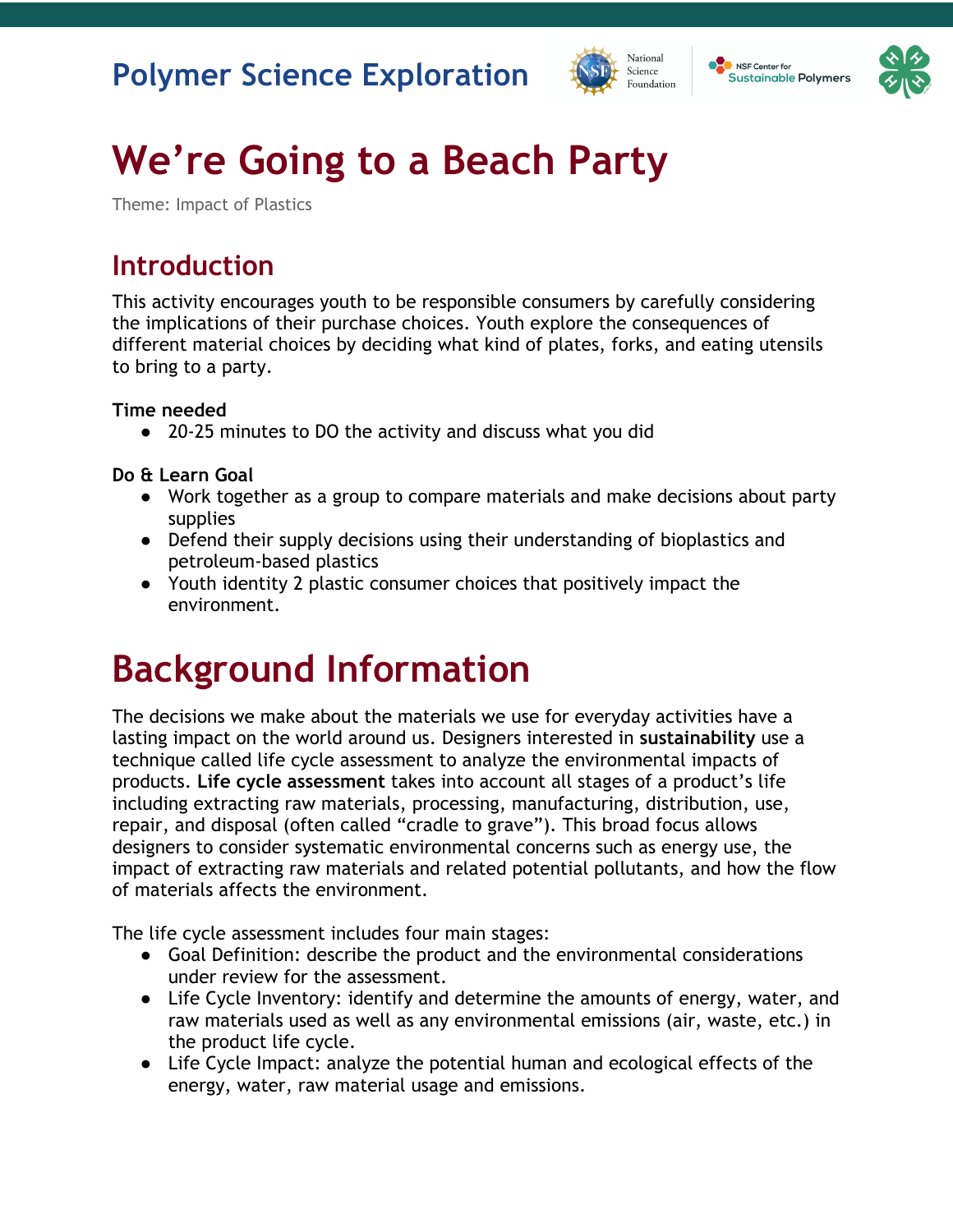● Interpretation: Evaluate the results of the Life Cycle Inventory and Life Cycle Impact analyses to select the preferred product

Choosing materials that are **biodegradable** (such as **bioplastics**) or from **renewable**  sources have a different impact on sustainability than those made from **nonrenewable** materials. This activity encourages youth to be responsible consumers by carefully considering the life-cycle implications of their purchase choices.

## **Do!**

**Materials:** 

- Assemble kits of cups, plates, and cutlery for each team. These items can be purchased from office supply stores, department stores, Amazon, and other online retailers, or brought from home.
	- Team A: plastic plate, fork, and cup
	- Team B: Metal plate, fork, and cup.
	- Team C: Styrofoam plate, plastic fork, and styrofoam cup
	- Team D: Bioplastic (PLA is a type of commonly found consumer bioplastic) plate, fork, and cup. Biodegradable polymers are usually stamped with #7 or often says "PLA" below it.
- Consider how you will divide youth into their groups.

**Questions:**

- Ask youth to think about what kinds of utensils they use everyday at home (probably more durable items like glass, metal, etc.) and what they might pack for a school lunch or field trip (probably more plastic items).
- Have you or your family had to bring plates and cups for a meal with friends before? How did you decide what to use?
- Can you think of durable (reusable) utensils you already have at home that would be an appropriate choice for a beach party or picnic?

In this opening conversation, listen for how youth or families made decisions about what to bring. Point out decision making criteria that emerges from group discussion, especially highlighting:

- Convenience
- Cost
- Function (for example, for hot and cold foods)
- Environmental impact
- Items one already has vs purchasing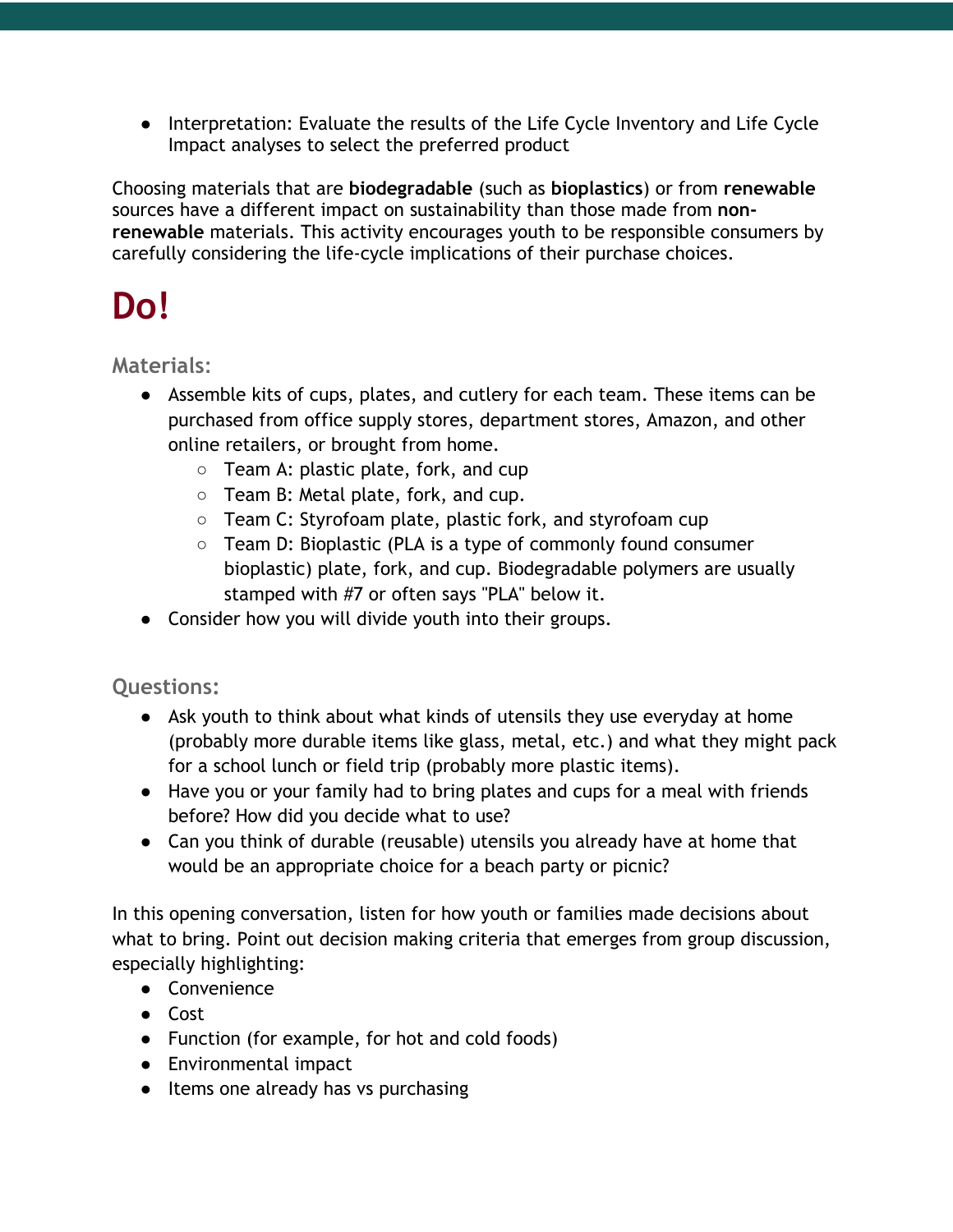**Procedure:**

- 1. Share the following story to set the stage for this challenge:
	- a. *You and 50 of your friends have decided to take advantage of a beautiful day and have a party at the beach. Everyone is bringing something. Your team has been asked to bring plates, cups, and eating utensils for everyone. What kind of materials will you bring and why?*
- 2. Tell youth that each team will be randomly assigned one of 4 materials for the party:
	- a. Materials A: Plastic plate, fork, and cup
	- b. Materials B: Metal plate, fork, and cup
	- c. Materials C: Styrofoam plate, plastic fork, and styrofoam cup
	- d. Materials D: Bioplastic (e.g. PLA) plate, fork, and cup
- 3. Split the group into 4 teams (A D). Try to have teams of 3 or 4 youth. If your group is more than 16 youth, consider having multiple teams use Materials A-D. Give each team a packet of materials (a plate, fork, cup made out of their assigned materials) with the associated costs.
	- a. Team A: Plastic plate, fork, and cup \$0.40 per person
	- b. Team B: Metal plate, fork, and cup Tell the group their materials have no cost for this particular picnic because they are bringing them from home. A later discussion point may talk about long-term and short-term costs. These materials are more expensive in the short-term but can be used many times and can be less expensive over time.
	- c. Team C: Styrofoam plate, plastic fork, and styrofoam cup \$0.13 per person
	- d. Team D: Biodegradable polymer plate, fork, and cup \$0.65 per person
- 4. Ask each team to:
	- a. Discuss the costs and benefits of their material based on these criteria:
		- i. Convenience
		- ii. Cost (provide price for each)
		- iii. Function (for hot and cold foods, etc.)
		- iv. Environmental impact
		- v. Team's choice (team can add their own 5th criteria if they have one)
	- b. Rate their material on each criteria on a scale of 1 to 5 (where 5 is the best for each category)
	- c. Decide if they would bring their material to a beach picnic and why or why not.
- 5. As teams explore the costs and benefits of their material, encourage them to experiment with the materials. For example, they might want to pour hot water into their cup, etc.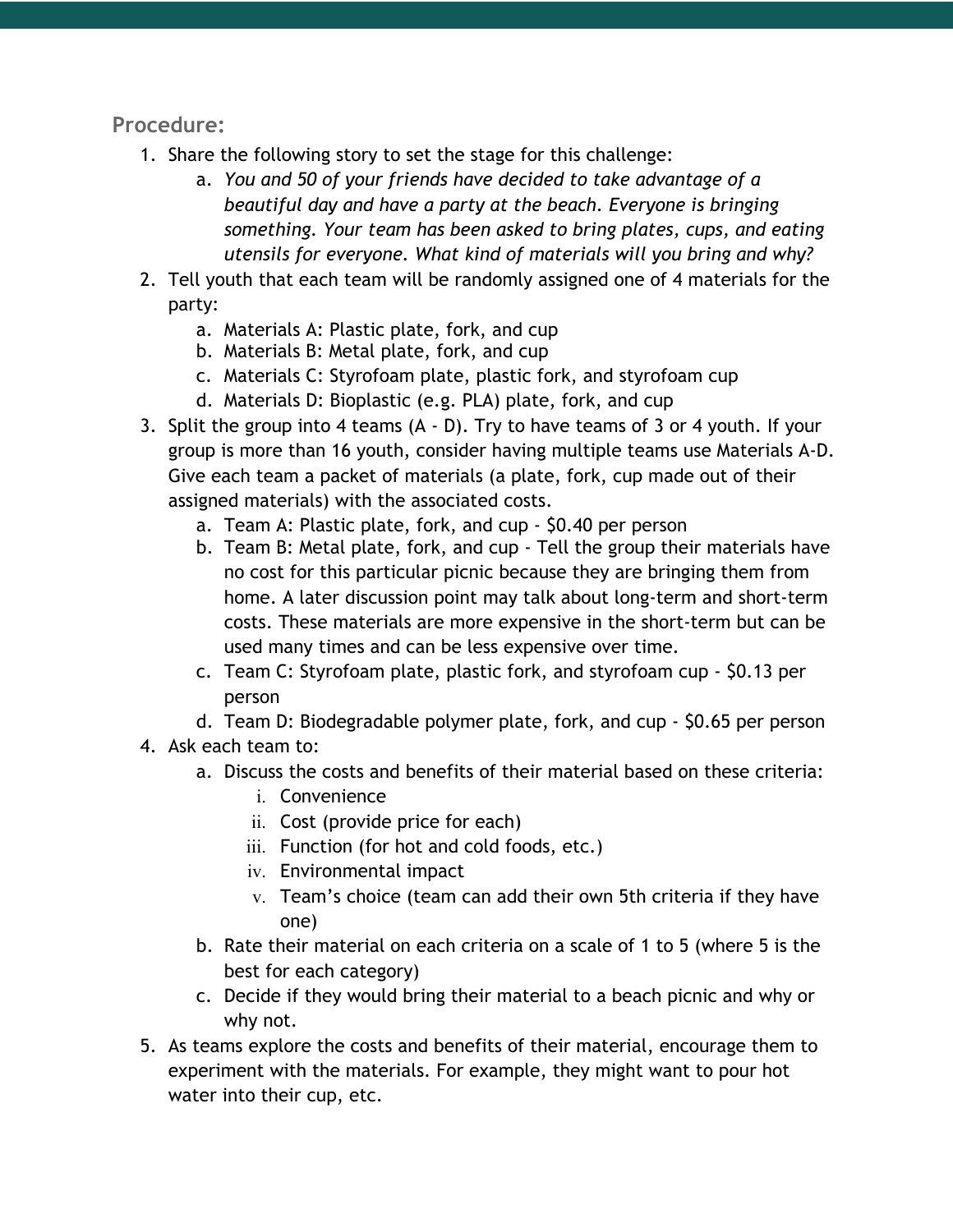- a. Safety note: PLA cups are only meant for cold beverages and will melt under hot conditions. Be prepared for the PLA cup to melt/leak hot water and provide appropriate safety measures to prevent scalding.
- 6. Bring all teams back together to share with the whole group.
	- a. Compare and contrast the different reasoning strategies each team used.
	- b. Look for patterns in the group was there consensus in decision making?
	- c. Ask each team to present their final analysis.
	- d. Record each team's ratings on a flipchart or screen so the whole group can see.

#### **Reflect**

- Was there one criteria that a team weighed heavier than others? Why?
- Would the team's decision have been different with different circumstances? (Would the decision be different if it was a party at your house instead of at the beach, for example?)
- Consider the environmental aspects of the decision-making process. How will the decision about the materials you choose for the picnic affect the environment? Which aspects of the product's life cycle (product materials, creation, disposal, etc.) played a role your decision? Which parts of the life cycle were not considered? For example, choosing metal cups, plates, and forks usually costs much more than disposable items but the value comes with reusing the materials over time.

## **Learn More!**

Tell someone why **you are a scientist** or **teach them a new word** you learned:

- **Biodegradable**: a substance or object capable of being decomposed by bacteria or other living organisms
- **Bioplastic:** Plastic made from renewable plant materials.
- **Life Cycle Assessment:** takes into account all stages of a product's life including extracting raw materials, processing, manufacturing, distribution, use, repair, and disposal (often called "cradle to grave") that allows designers to consider systematic environmental concerns in design decisions.
- **Non-renewable:** a material made from resources that are only available in limited quantities and take a long time to be replenished (i.e. millions of years)
- **Sustainability**: able to be maintained at a certain rate or level